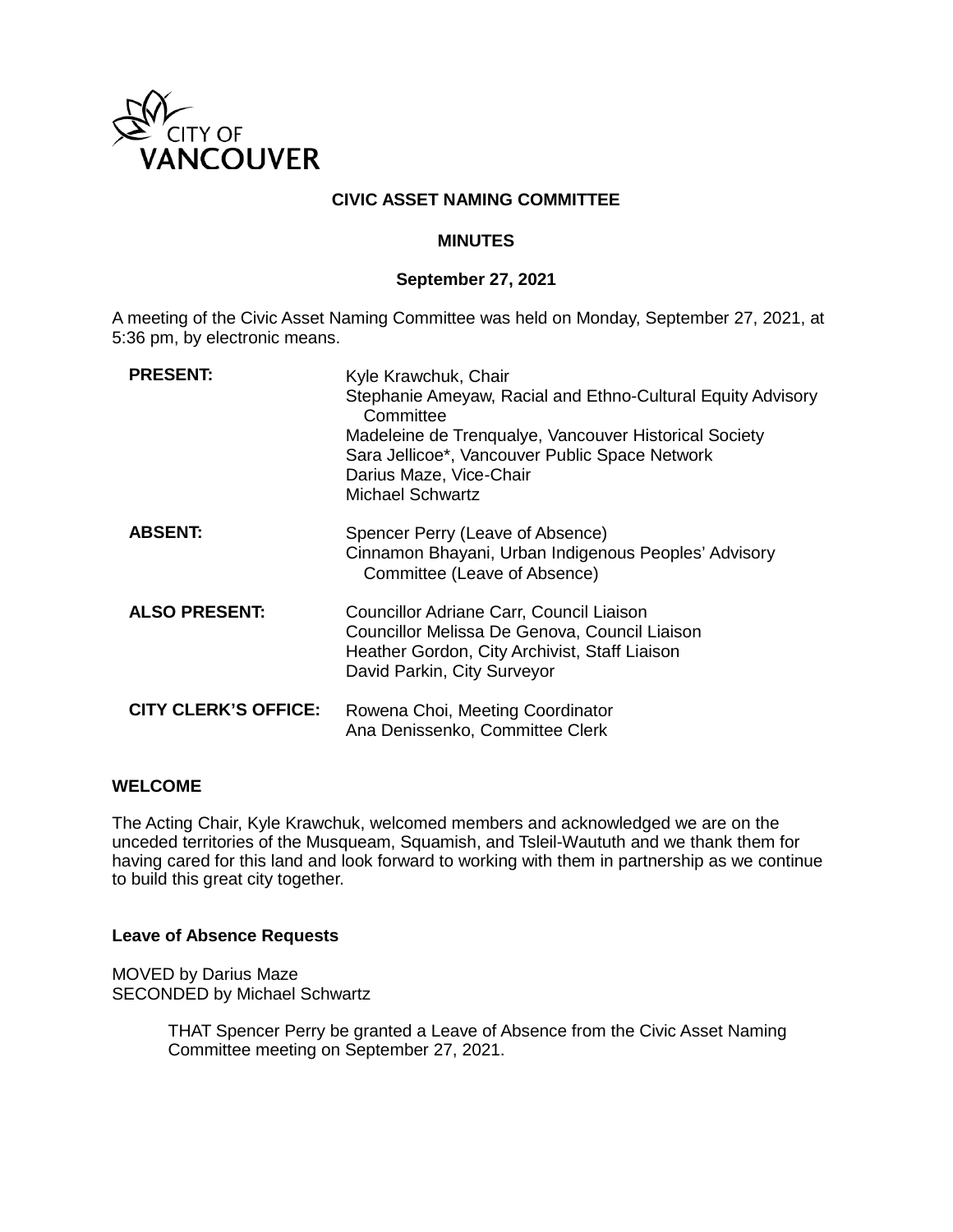FURTHER THAT Cinnamon Bhayani be granted a Leave of Absence from the Civic Asset Naming Committee meeting on September 27, 2021.

#### CARRIED UNANIMOUSLY

## **Approval of Minutes**

MOVED by Sarah Jellicoe SECONDED by Darius Maze

> THAT the Civic Asset Naming Committee approve the Minutes from the meeting of July 26, 2021**,** as circulated.

CARRIED UNANIMOUSLY

## **1. Chair and Vice-Chair Selection**

Prior to the start of this item, the Acting Chair deferred to the Meeting Coordinator to guide Committee members through the election process.

## **a. Chair Selection**

Following due process, it was

MOVED by Darius Maze SECONDED by Stephanie Ameyaw

> THAT the Committee appoint Kyle Krawchuk as Chair for the Civic Asset Naming Committee for the term 2021-2022.

CARRIED UNANIMOUSLY

#### **b. Vice-Chair Selection**

Following discussions, it was

MOVED by Kyle Krawchuk SECONDED by Sarah Jellicoe

> THAT the Committee appoint Darius Maze as Vice-Chair for the Civic Asset Naming Committee for the term 2021-2022.

CARRIED UNANIMOUSLY

*\* \* \* \* \**

*At this point in the meeting, Kyle Krawchuk assumed the role of Chair.*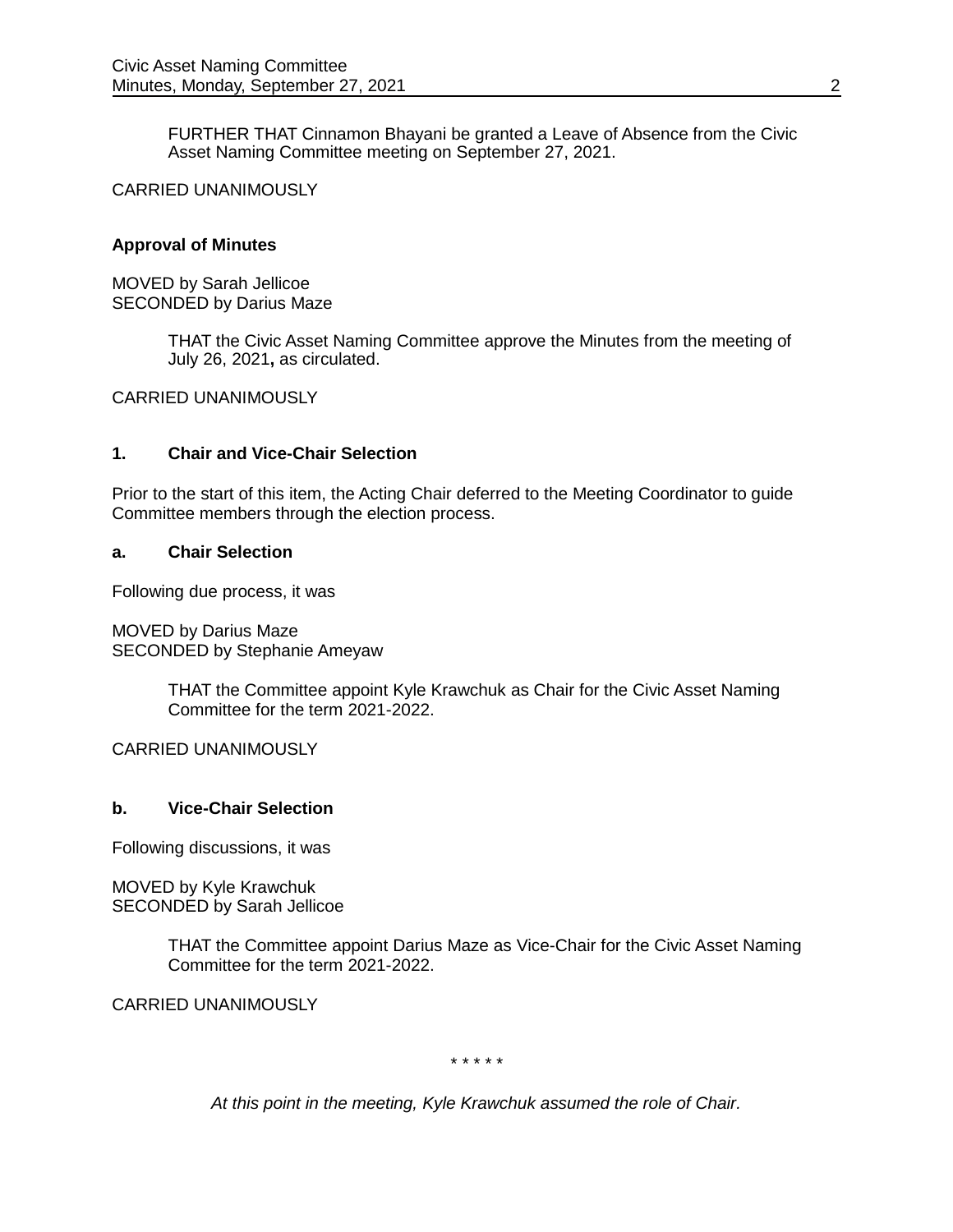*\* \* \* \* \**

#### **2. Street Naming Requests from Staff**

#### **a. Plaza of Nations site**

The Chair introduced the item and the Committee engaged in discussions including a recap of the progress.

Following discussions, the City Surveyor commented that City staff have inquiries for the developer and will provide an update to the Committee when additional information is received.

The Committee agreed that further discussion and consideration will resume at a future meeting following the receipt of updates from staff.

#### **b. Old Dueck site**

The Chair introduced the item and provided a brief recap of the progress.

Following the introduction, the City Surveyor commented that City staff have inquiries for the developer and will provide an update to the Committee when additional information is received.

The Committee agreed that further discussion and consideration will resume at a future meeting following the receipt of updates from staff.

## **3. Review of Naming Proposals Submitted by the Public**

#### **a. Siamelaht**

MOVED by Darius Maze SECONDED by Michael Schwartz

#### WHEREAS

- 1. Siamelaht (pronounced 'See Am A Lot') was born in X̱wáýx̱way, inside Stanley Park, Vancouver, British Columbia.
- 2. Siamelaht was an outspoken individual that spoke to the history on how some of the City assets were named. Siamelaht grew up in the Kitsilano area before Vancouver was founded and later became the wife of one of the "Pioneers of Granville (Granville 100)".

THEREFORE BE IT RESOLVED THAT the Civic Asset Naming Committee recognizes that the name "Siamelaht" sounds very similar to See-em-ia, the name given to the West End lane between Pendrell and Davie Streets in 2017, therefore, would be considered a duplication of an existing street name and the Committee is unable to support the public street asset naming request for public safety reasons;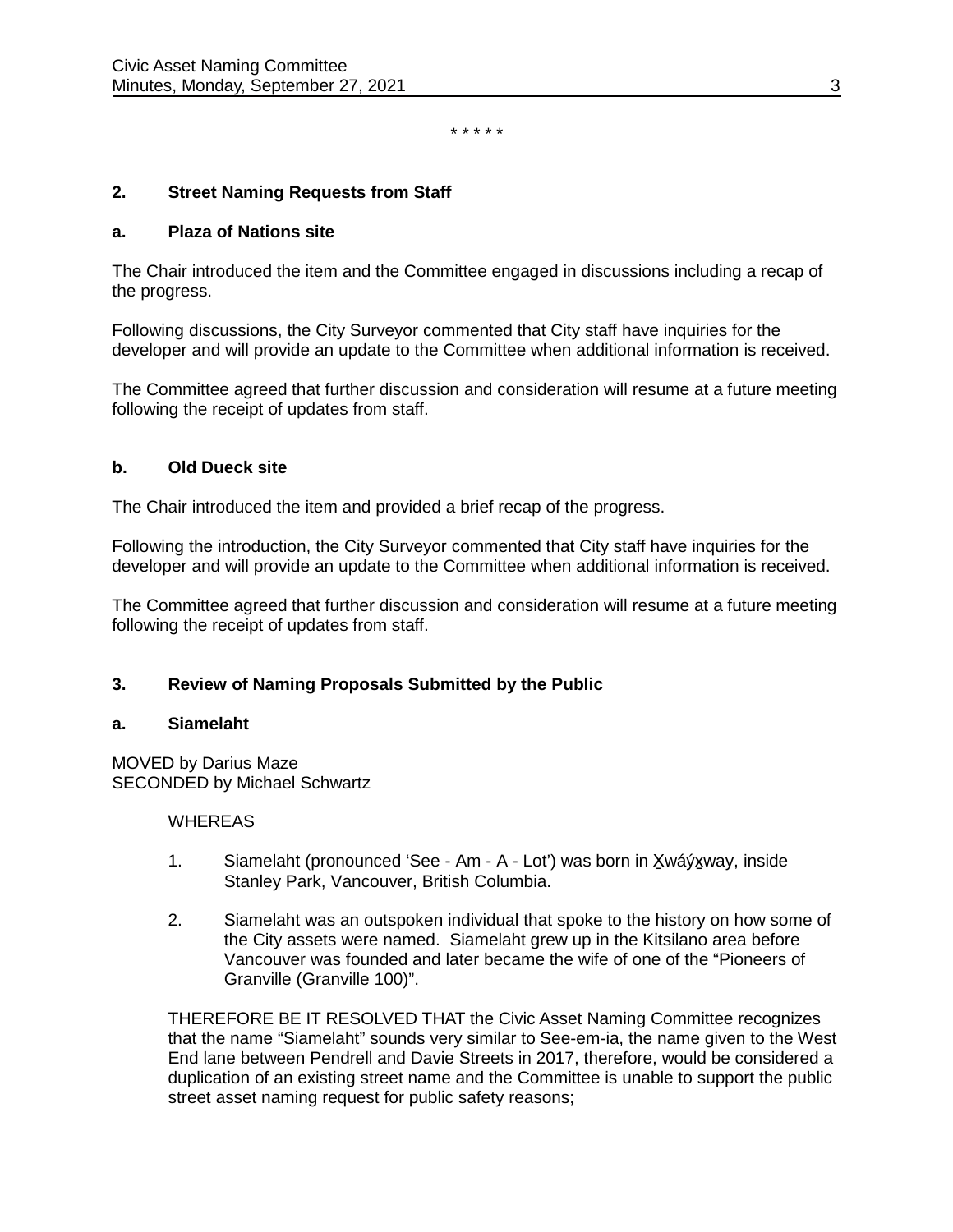FURTHER THAT the Civic Asset Naming Committee recommend that the name "Siamelaht" be placed in the "Referenced" section of Civic Asset Name Reserve List for a non-street asset.

CARRIED UNANIMOUSLY (Sara Jellicoe absent for the vote)

The Committee agreed that, along with the Committee's decision, an elaboration be provided when responding to the requestor regarding timelines and protocols involved with Indigenous asset.

# **4. Liaison Updates**

Council Liaisions Carr and De Genova provided a brief introduction of the establishment of the UN Declaration on the Rights of Indigenous Peoples (UNDRIP) Committee in the City of Vancouver following Councillor Boyle's member's motion that was approved unanimously back at the Standing Committee meeting on Policy and Strategic Priorities meeting on March 10, 2021. The Task Force Work Plan for the UNDRIP Committee will be reported at a future Council meeting.

The City Archivist and City Surveyor provided a brief update regarding the progress of the Committee's previously recommended street naming proposals, Bulrush Avenue, Oak Green site and St. Paul's Hospital site, which will be forthcoming for Council's consideration at future Council meetings.

## **5. Work Plan Development**

Prior to the scheduled meeting, the Meeting Coordinator had circulated electronic copies of the Committee Work Plan template and supplementary materials. The Committee agreed to discuss the Work Plan further at their working session in October.

## **6. New Business**

None.

## **ADJOURNMENT**

MOVED by Darius Maze SECONDED by Madeleine de Trenqualye

THAT this meeting be adjourned.

CARRIED UNANIMOUSLY (Sara Jellicoe absent for the vote)